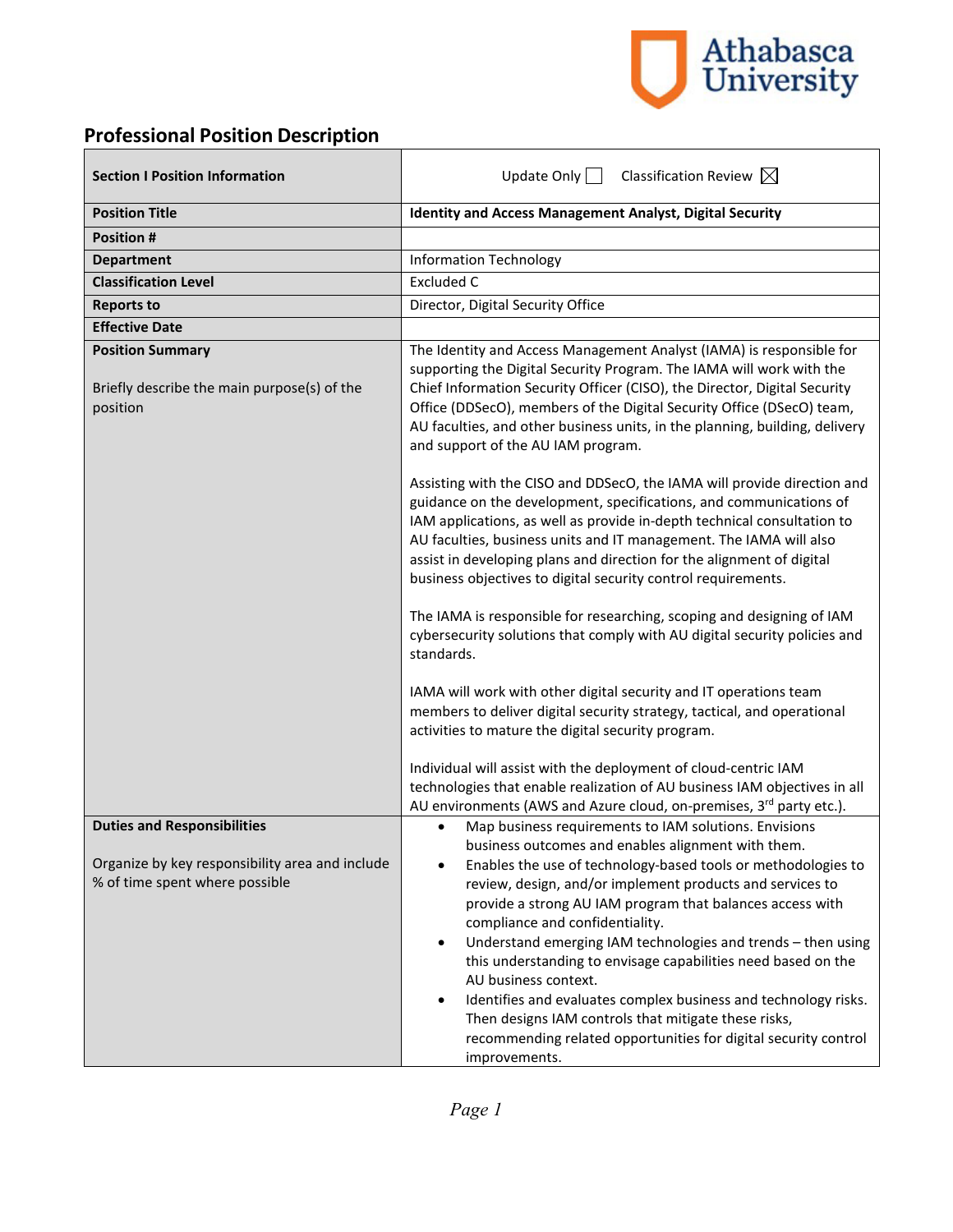|                                       | Identifies the broader impact of current decisions related to<br>$\bullet$<br>user access, data access, and digital business security.<br>Aligns IAM processes across AU, and develops and documents<br>$\bullet$<br>standards for use.<br>Along with IT and business unit leaders, co-leads IAM solution<br>$\bullet$<br>selection processes. IAMA also evaluates existing and emerging<br>technologies and tools in the selection of IAM service offerings.<br>Understands business and IT management processes; and<br>$\bullet$<br>demonstrates advanced understanding of business processes,<br>internal control risk management, IT controls and related<br>standards.<br>Fosters an understanding of the need for, and application of,<br>$\bullet$<br>IAM systems, and facilitates decision making with essential<br>stakeholders.<br>Builds and nurtures positive working relationships.<br>$\bullet$<br>Identifies opportunities to improve IAM engagements.<br>$\bullet$<br>Effective implementation, transfer, and operationalization of<br>$\bullet$<br>IAM controls that enable enhanced digital security. |
|---------------------------------------|--------------------------------------------------------------------------------------------------------------------------------------------------------------------------------------------------------------------------------------------------------------------------------------------------------------------------------------------------------------------------------------------------------------------------------------------------------------------------------------------------------------------------------------------------------------------------------------------------------------------------------------------------------------------------------------------------------------------------------------------------------------------------------------------------------------------------------------------------------------------------------------------------------------------------------------------------------------------------------------------------------------------------------------------------------------------------------------------------------------------------|
| <b>Occupational Health and Safety</b> | Responsible for awareness of one's OHS Responsibilities as an AU                                                                                                                                                                                                                                                                                                                                                                                                                                                                                                                                                                                                                                                                                                                                                                                                                                                                                                                                                                                                                                                         |
|                                       | employee and for participating in the AU OHS Program as required.                                                                                                                                                                                                                                                                                                                                                                                                                                                                                                                                                                                                                                                                                                                                                                                                                                                                                                                                                                                                                                                        |
|                                       |                                                                                                                                                                                                                                                                                                                                                                                                                                                                                                                                                                                                                                                                                                                                                                                                                                                                                                                                                                                                                                                                                                                          |
|                                       | See: https://ohs-pubstore.labour.alberta.ca/li008                                                                                                                                                                                                                                                                                                                                                                                                                                                                                                                                                                                                                                                                                                                                                                                                                                                                                                                                                                                                                                                                        |
| <b>Classification Factors</b>         |                                                                                                                                                                                                                                                                                                                                                                                                                                                                                                                                                                                                                                                                                                                                                                                                                                                                                                                                                                                                                                                                                                                          |
| Communication                         | Excellent written and verbal communication skills.<br>$\bullet$<br>Strong interpersonal and collaborative skills.<br>$\bullet$                                                                                                                                                                                                                                                                                                                                                                                                                                                                                                                                                                                                                                                                                                                                                                                                                                                                                                                                                                                           |
|                                       | Tracks and reports on project and controls implementation<br>$\bullet$<br>drift. Always seeking to find and communicate improvement<br>opportunities.<br>Along with the DDSecO, works closely with other IT teams to<br>٠<br>develop and implement updated IAM controls as applicable.<br>The IAMA is responsible for communicating IAM design,<br>$\bullet$<br>revisions, and implementation status to DDSecO.                                                                                                                                                                                                                                                                                                                                                                                                                                                                                                                                                                                                                                                                                                          |
|                                       | Ability to effectively communicate security and / or risk-related<br>concepts to technical and nontechnical audiences.                                                                                                                                                                                                                                                                                                                                                                                                                                                                                                                                                                                                                                                                                                                                                                                                                                                                                                                                                                                                   |
|                                       | Fosters an understanding of the need for, and application of,<br>٠<br>IAM systems, that enables decision making with essential<br>stakeholders.                                                                                                                                                                                                                                                                                                                                                                                                                                                                                                                                                                                                                                                                                                                                                                                                                                                                                                                                                                          |
|                                       | Strong skills as a negotiator; to enable commitment to, and<br>$\bullet$<br>sign-off on, requirements to incorporate IAM controls to<br>specific environments.                                                                                                                                                                                                                                                                                                                                                                                                                                                                                                                                                                                                                                                                                                                                                                                                                                                                                                                                                           |
|                                       | Can translate cybersecurity-related matters into business terms<br>$\bullet$                                                                                                                                                                                                                                                                                                                                                                                                                                                                                                                                                                                                                                                                                                                                                                                                                                                                                                                                                                                                                                             |
|                                       | that are clear and understandable to AU executives.<br>All members of the DSecO handle extremely sensitive<br>$\bullet$                                                                                                                                                                                                                                                                                                                                                                                                                                                                                                                                                                                                                                                                                                                                                                                                                                                                                                                                                                                                  |
|                                       | information regarding security breaches and incidents that<br>must be kept confidential and can include investigation of staff<br>or student accounts or online behaviour. Absolute                                                                                                                                                                                                                                                                                                                                                                                                                                                                                                                                                                                                                                                                                                                                                                                                                                                                                                                                      |
| Supervision                           | confidentiality is required.<br>Has no direct reports/supervision<br>$\bullet$                                                                                                                                                                                                                                                                                                                                                                                                                                                                                                                                                                                                                                                                                                                                                                                                                                                                                                                                                                                                                                           |
|                                       |                                                                                                                                                                                                                                                                                                                                                                                                                                                                                                                                                                                                                                                                                                                                                                                                                                                                                                                                                                                                                                                                                                                          |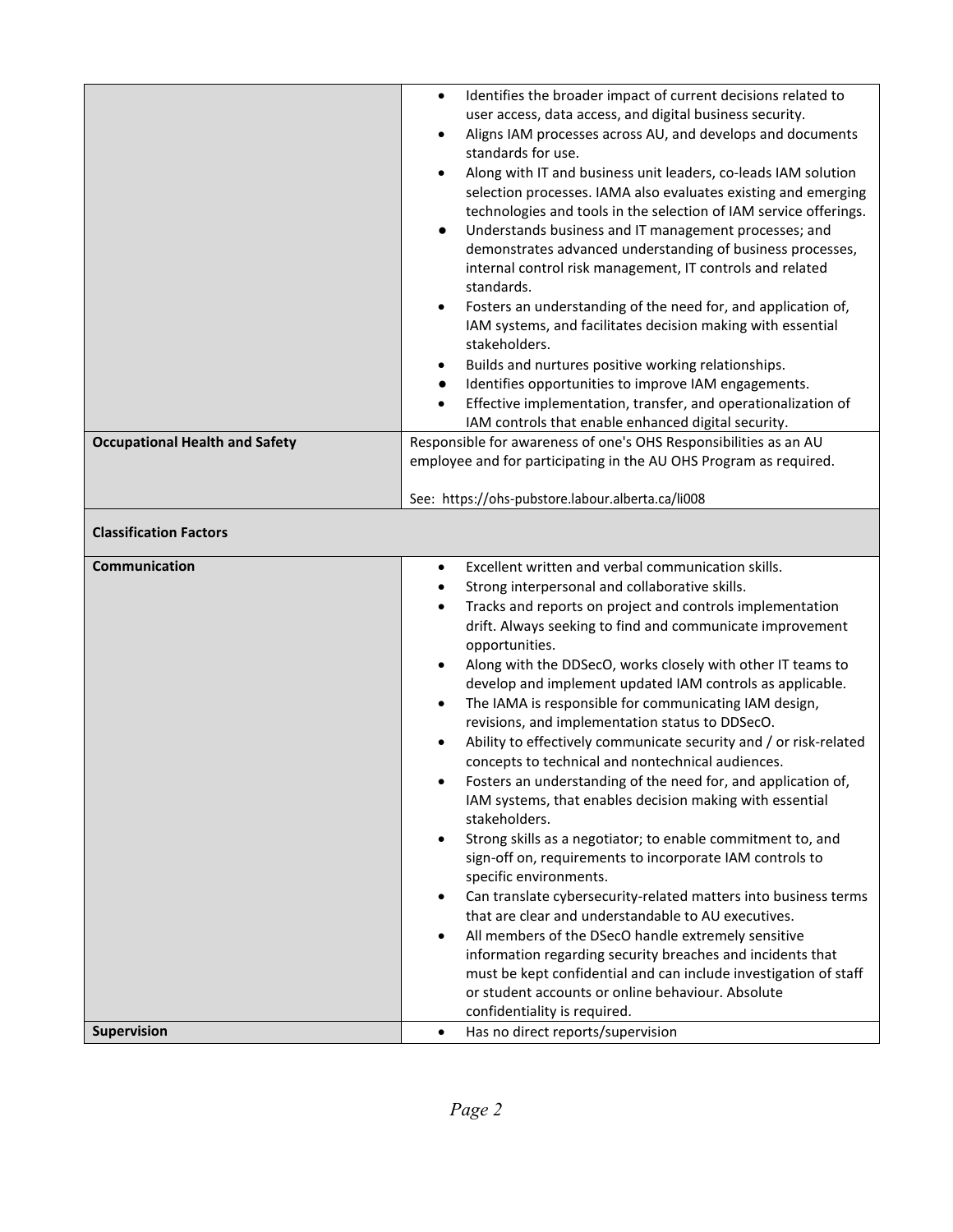| <b>Impact of Service or Product</b> | High level of personal integrity, with the ability to handle<br>$\bullet$<br>confidential and otherwise sensitive matters professionally and<br>with the appropriate level of judgment and maturity.                                                                                                                                                                                                                                                                                                                                                                                                                                                      |
|-------------------------------------|-----------------------------------------------------------------------------------------------------------------------------------------------------------------------------------------------------------------------------------------------------------------------------------------------------------------------------------------------------------------------------------------------------------------------------------------------------------------------------------------------------------------------------------------------------------------------------------------------------------------------------------------------------------|
|                                     | Under- or over-reporting of cybersecurity risks to AU<br>stakeholders presents risks to the university. Underreporting on<br>magnitudes could cause AU to operate outside of risk<br>tolerances, exposing the university to enterprise risks.<br>Overreporting on magnitudes could cause AU to<br>overcompensate, unnecessarily utilizing critical resources and<br>time, or lose competitive advantages by forgoing relevant<br>opportunities.                                                                                                                                                                                                           |
| <b>Independence of Action</b>       | Formulates project plans, manages change, develops and<br>$\bullet$<br>implements communication strategy, and prepares related<br>documentation throughout.<br>Work with the CISO, DDSecO, and other stakeholders to                                                                                                                                                                                                                                                                                                                                                                                                                                      |
| <b>Complexity</b>                   | implement necessary IAM controls.<br>As digital projects complexity increasingly arise from rapidly<br>$\bullet$<br>changing third party managed, multiple stakeholder owned,<br>and increasingly complex, technology environments, there is a<br>need to ensure the AU community understands where<br>interactions with digital technologies could introduce IAM, and<br>other negative digital security, risks. The IAMA must be able to<br>adapt to changing operating models, and revise IAM controls as<br>required.<br>The IAMA must consider stakeholder concerns and<br>implementation touchpoints prior to activating controls in<br>Production. |
| Planning                            | The IAMA develops plans that include a wide variety of inputs<br>$\bullet$<br>and technologies. These plans must be sufficiently detailed to<br>allow accurate budgets and schedules to be created. Plans<br>must include contingencies to account for potential changes in<br>the operational environment. A high level of organizational and<br>planning skills is required.                                                                                                                                                                                                                                                                            |

# **Signatures for Section I**

Incumbent's Signature \_ Date

Supervisor's Signature \_ Date